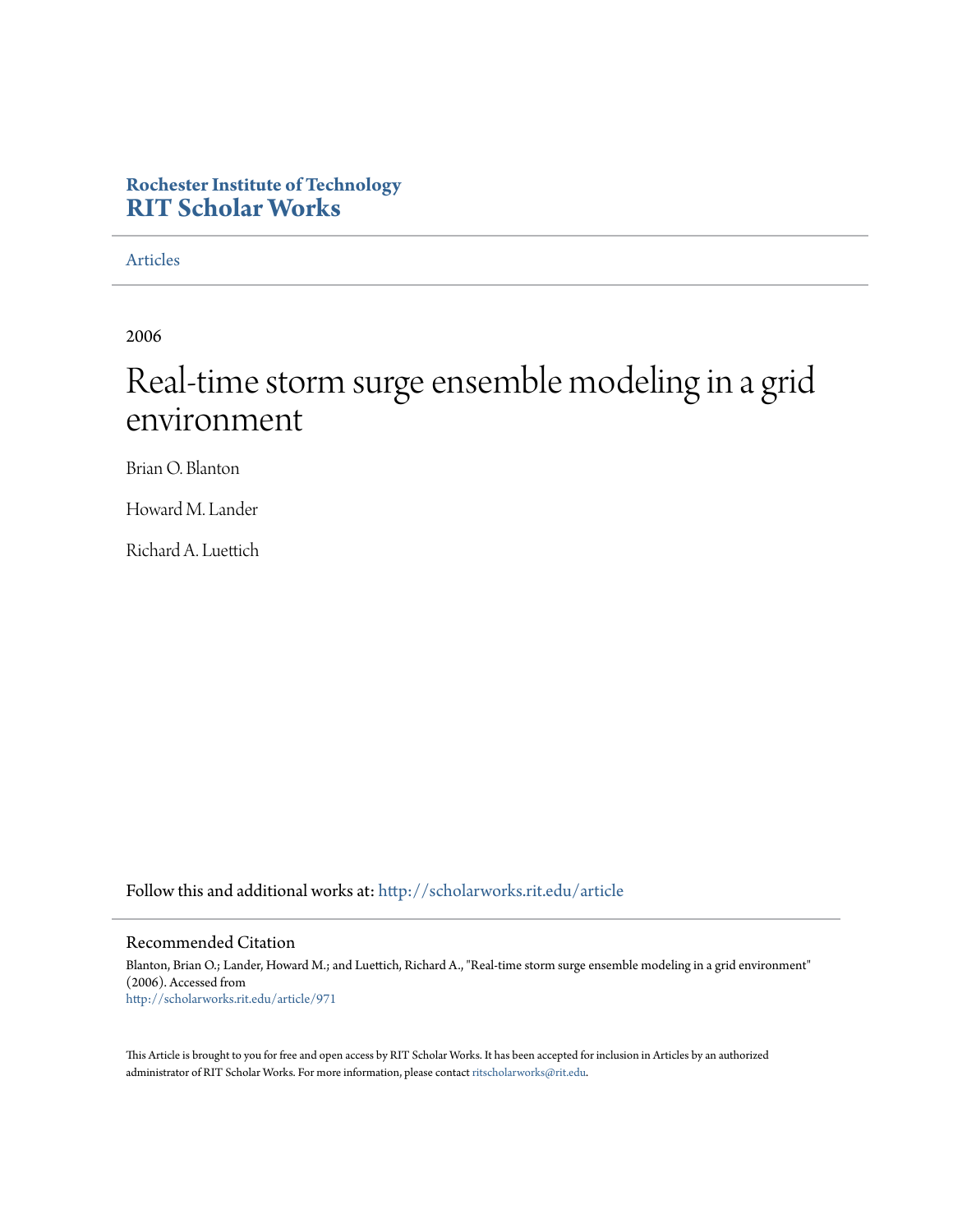# **Real-time Storm Surge Ensemble Modeling in a Grid Environment**

Lavanya Ramakrishnan<sup>1</sup>, Brian O. Blanton<sup>4</sup>, Howard M. Lander<sup>1</sup>, Richard A. Luettich, Jr.<sup>3</sup>,

Daniel A. Reed<sup>1</sup>, Steven R. Thorpe<sup>2</sup>

*<sup>1</sup> Renaissance Computing Institute, <sup>2</sup> MCNC, 3 UNC Chapel Hill Institute of Marine Sciences, <sup>4</sup> Science Applications International Corporation*

*{lavanya, howard, dan\_reed}@renci.org, thorpe@mcnc.org,*

*rick\_luettich@unc.edu, brian.o.blanton@saic.com*

## **Abstract**

*Natural disasters such as hurricanes heavily impact the US East and Gulf coasts. This creates the need for large scale modeling in the areas of meteorology and ocean sciences, coupled with an integrated environment for analysis and information dissemination. In turn, this means there is an increased need for large-scale distributed high performance resources and data environments. In this paper, we describe a framework that allows a storm surge model-ADCIRC to be run in a distributed Grid environment. This framework was developed as a component of the Southeastern Universities Research Association's (SURA) Southeastern Coastal Ocean Observing and Prediction (SCOOP) program. SCOOP is creating an open-access grid environment for the southeastern coastal zone to help integrate regional coastal observing and modeling systems. Specifically this paper describes a set of techniques used for resource selection and fault tolerance in a highly variable ad-hoc Grid environment. The framework integrates domain-specific tools and standard Grid and portal tools to provide an integrated environment for forecasting and information dissemination.*

# **1. Introduction**

Year after year, the US East and Gulf coasts are heavily impacted by hurricane activity causing large number of deaths and billions of dollars in economic losses. For example in 2005, there were 14 hurricanes, exceeding the record of 12 in 1969, out of which 7 were considered major hurricanes [9]. To help reduce the impact of hurricanes, there is a need for an integrated response system that enables virtual communities [1] to evaluate, plan and react to such natural phenomena. The integrated system needs to handle real-time data feeds, schedule and execute a set of model runs, manage the model input and output data, make results and status available to the larger audience. In addition, to enhance the scientific validity of the models there is a need to be able to recreate scenarios and re-run the models for retrospective analysis[19]. The largescale modeling and analysis has driven the use of high performance resources and Grid environments for such problems.

In this paper, we describe the distributed software infrastructure used to run a storm surge model in a Grid environment. The sensitivity to timely model completion drives the need for specific techniques for resource management and increased fault tolerance when the models run in a distributed Grid environment. This framework was developed as a component of the Southeastern Universities Research Association's (SURA) Southeastern Coastal Ocean Observing and Prediction (SCOOP) program[20]. The SCOOP program is a distributed project that includes Gulf of Maine Ocean Observing System, Bedford Institute of Oceanography, Louisiana State University, Texas A&M, University of Miami, University of Alabama in Huntsville, University of North Carolina, University of Florida and Virginia Institute of Marine Science. SCOOP is creating an open-access grid environment for the southeastern coastal zone to help integrate regional coastal observing and modeling systems. Specifically, our effort in this program is focused on two main areas: 1) storm surge modeling for the south east coast; and 2) experimenting with novel techniques to use grid resources to meet real-time constraints of the application. The storm surge component uses the Advanced Circulation (ADCIRC)[12] model that computes tidal and storm surge water and currents, forced by tides and winds. While our framework was developed in the context of ADCIRC, the solution is more general and is applicable for running other models and applications in grid environments. In fact the framework is currently being applied to other models in the context of the North Carolina Forecasting System[22].

Our solution builds on existing standard grid and portal technologies including the Globus toolkit [2], Open Grid Computing Environment (OGCE)[4] and lessons learned from grid computing efforts in other science domains, such as bioinformatics[21], astronomy[5] and other projects. A portal provides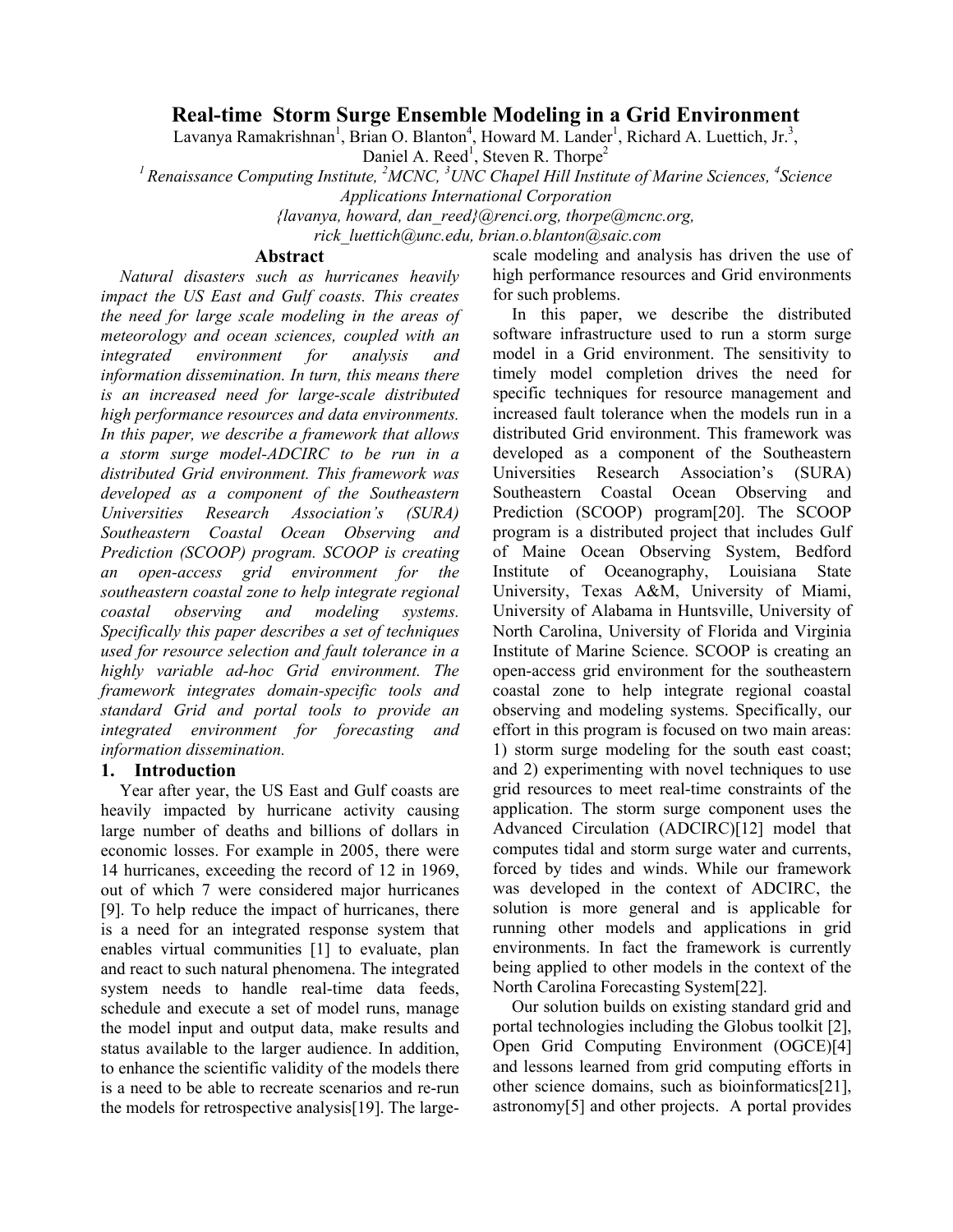the front-end interface for users to interact with the ocean observing and modeling system. The users can conduct retrospective analysis, access historical data from previous model runs and observe the status of daily forecast runs from the portal. The real-time data for the ensemble forecast arrives through Unidata's Local Data Manager (LDM)[15], an event-driven data distribution system that selects, captures, manages and distributes meteorological data products. Once all the data for a given ensemble member has been received, available and suitable grid resources are discovered using a simple resource selection algorithm. The model run is then executed and the output data is staged back to the originating site. The final ensemble result of the surge computations is inserted back into the SCOOP LDM stream for subsequent analysis and visualization by other SCOOP partners [18].



**Figure 1.** Domain decomposition of a highresolution ADCIRC grid used in the SCOOP computational system.

In this paper, we describe the interaction of the Grid components and specific techniques used for resource selection and fault tolerance during model execution. The rest of the paper is organized as follows. In §2 the science drivers are described in greater detail. We describes our design philosophy in greater detail in §3. The architecture and technology components are presented in §4 and §5, experiences from our system and related work in §6 and §7, and we present our conclusions and future work in §8.

#### **2. Science Drivers**

Before we detail our design and techniques, we present a brief description of the science elements that are the motivation for our decisions. As mentioned earlier for the storm-surge forecasts, we use the tidal and storm-surge model ADCIRC[12]. ADCIRC is a finite element model that solves the shallow-water generalized wave-continuity equations for a thin fluid layer on a rotating platform. The ADCIRC model is parallelized using Message Passing Interface (MPI). In the current implementation, we use a relatively coarse representation of the western North Atlantic Ocean. Figure 1. shows a 32-processing element decomposition of this ADCIRC grid.

Storm surge modeling requires assembling input meteorological and other data sets, running models, processing the output and distributing the resulting



**Figure 2.** Timeline showing the computation of a hotstart file and a subsequent forecast. On Day K, the hotstart computed "yesterday" (Day K-1) is used to bring the hotstart sequence up to date, and an 84 hour forecast is subsequently computed. This same hotstart file is used "tomorrow" (Day K+1) to start the sequence over again.

information. In terms of modes of operation, most meteorological and ocean models can be run in 'hindcast' mode, as an after fact of a major storm or hurricane, for post-analysis or risk assessment, or in 'forecast' mode for prediction to guide evacuation or operational decisions[19]. The forecast mode is driven by real-time data streams while the hindcast mode is initiated by a user. Our framework is designed to support both these usage models for running ADCIRC and other models in a Grid environment.

Further, often it is necessary to run the ADCIRC model with different forcing conditions to analyze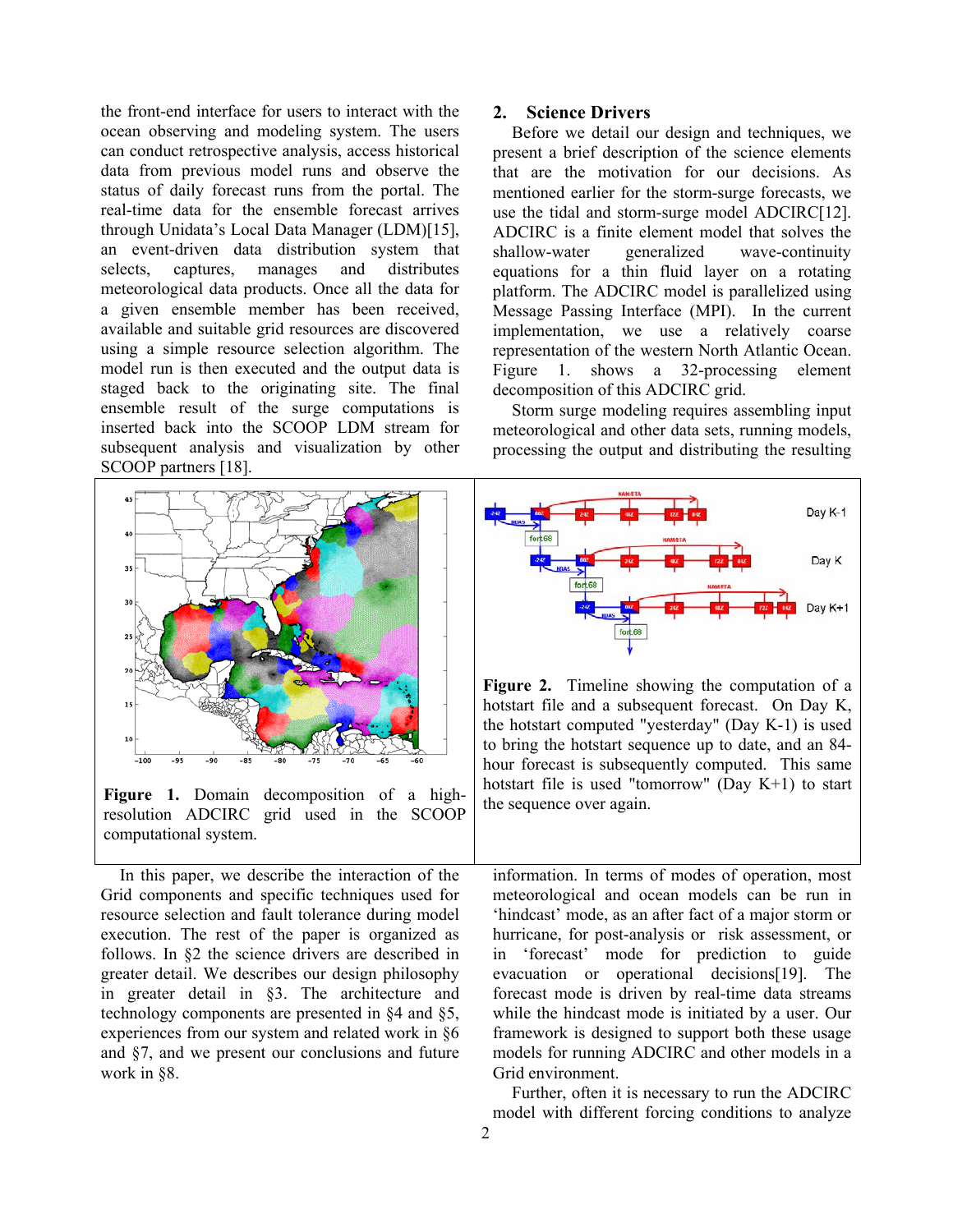forecast accuracy. This results in a large number of parallel model runs, creating an ensemble of forecasts. The meteorological modeling community has long recognized that a consensus forecast, based on an ensemble of forecasts, generally has better statistical forecast skill than any one of the ensemble members[14, 11]. Thus, we have taken an ensemble approach to storm-surge forecasting that requires access to a large number of computational clusters, coordinated access to data and computational resources, and the ability to leverage additional resources that may become available over time.

Our operational cycle is tied to the typical 6-hour synoptic forecast cycle used by the National Weather Service and the National Centers for Environmental Prediction (NCEP). NCEP computes an atmospheric analysis and forecast four times per day, for which the forecast initialization times are 00Z, 06Z, 12Z, and 18Z. As ADCIRC solves discrete versions of partial differential equations, both initial and boundary conditions are required for each simulation. Boundary conditions include the wind stress on the ocean surface (an ensemble member, described below) and tidal elevations. The initial conditions for each simulation are taken from a previously computed "hindcast" that is designed to keep the dynamic model up-to-date with respect to the analyzed atmospheric model state. This is called hot-starting the model. For each synoptic cycle, a hot-start file is computed that brings the model state forward in time from the beginning of the previous cycle to the start of the current forecast cycle (**Figure 2**).

The wind field boundary conditions for each simulation are taken from a variety of sources, each of which constitutes one member of the ensemble. In addition to the atmospheric model forecasts provided by NCEP, the SCOOP project also uses tropical storm forecast tracks from the National Hurricane Center to synthesize "analytic" wind fields. Each forecast track is statistically perturbed and an analytic vortex model[13] is used to compute the wind and pressure fields for each track. In the SCOOP project, this service is provided by the University of Florida and the wind files arrive through LDM. We are currently investigating the skill of this ensemble approach, and results will appear in a separate communication.

# **3. Design Philosophy**

The need for timely access to high performance resources for the large suite of ensemble runs makes it important to have a distributed, fault tolerant Grid environment for these model runs. Based on earlier experience in storm surge modeling and the lessons learned from other inter-disciplinary Grid efforts, we identified a set of higher level design principles that helped guide the architecture and implementation of the system.

*Scalable real-time system:* As discussed earlier, using ensemble modeling the forecast accuracy can be increased. Running multiple high resolution, large-scale simulations necessitates the need for a scalable and distributed real-time system. Thus, our system is based on Grid technologies and standards allowing us to leverage access to ad-hoc resources that may become available.

*Extensible:* While this effort has been largely focused in the context of the SCOOP ADCIRC model, our goal is to build a modular architecture to be able to support other applications and add additional resources as they become available.

*Adaptable:* The criticality and the timeliness aspects of the science and the variability in grid environments require the infrastructure to be adaptable at various levels. The infrastructure needs to have active monitoring and adaptation components that can react to these changes and ensure successful completion of the models using fault tolerance and failure recovery techniques.

Specifically, based on these underlying design principles, we are focused on building a framework that can be used for real-time storm surge ensemble modeling on the Grid that is triggered by arrival of wind data. The required timeliness of the model runs makes it important to address the following issues on the Grid: a) real-time discovery of available resources b) managing the model run on an ad-hoc set of resources c) continuous monitoring and adaptation to allow the system to be resilient to the variability in Grid environments.

# **4. Data and Control Flow of the NC SCOOP System**

The ADCIRC storm surge model can be run in two modes. The "forecast" mode is triggered by real-time data arrival of wind data from different sites through the Local Data Manager[15]. In the "hindcast" mode, the modeler can either use a portal or a shell interface to launch the jobs to investigate prior data sets (post-hurricane). **Figure 3** shows the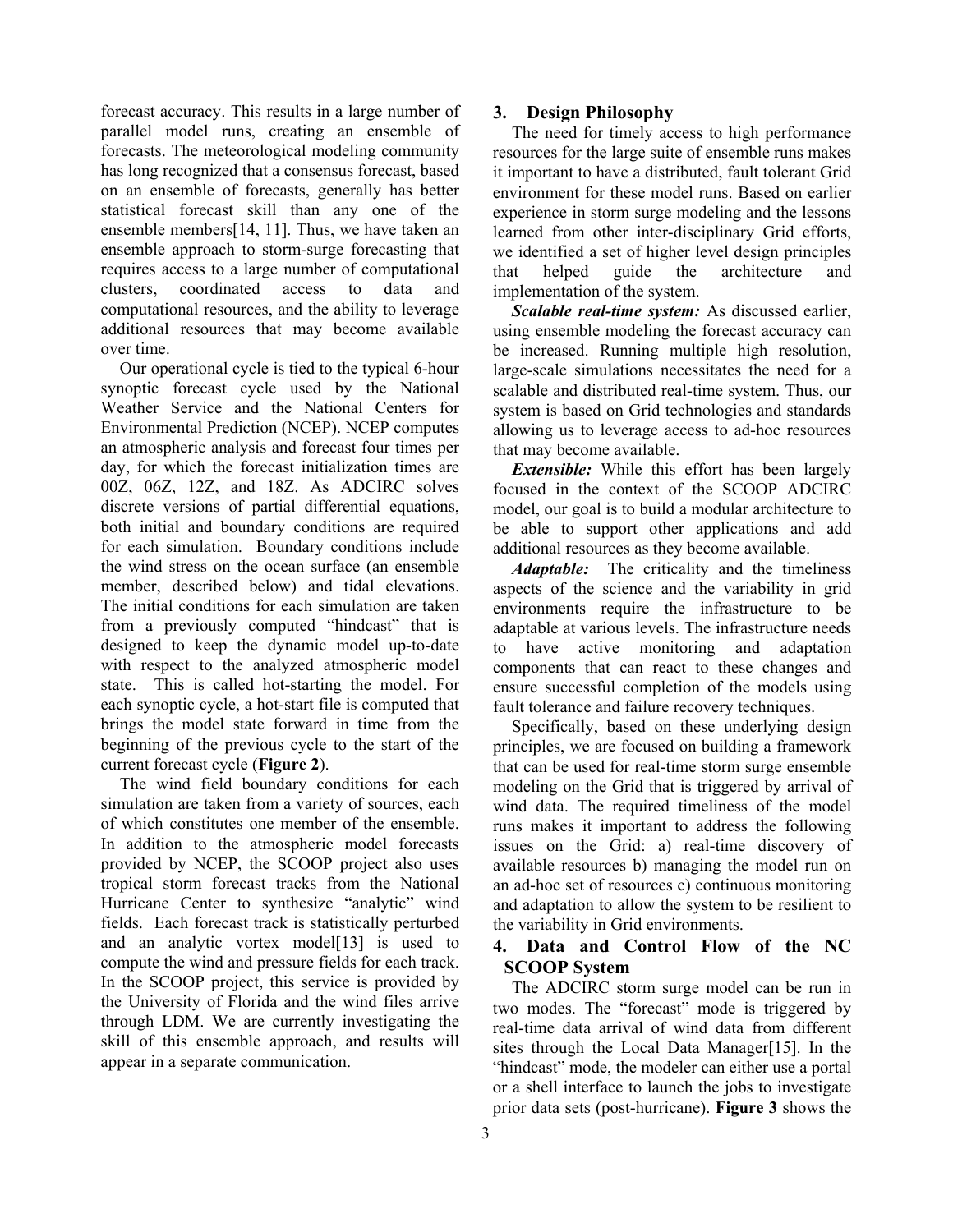architectural components and the control flow for the NC SCOOP system:

1. In the forecast run the wind data arrives at the local data manager (Step 1.F. in Figure 3). In our current setup, the system receives wind files from University of Florida and Texas A&M. Alternatively, a scientist might log into the portal and choose the date and the corresponding data to re-run a model (Step 1.H. in Figure 3).

2. In the hindcast run, the application coordinator locates relevant files using the SCOOP catalog at UAH[23] and retrieves them from the SCOOP archives located at TAMU and LSU[17]. In the forecast runs, once the wind data arrives, the application coordinator checks to see if the hotstart files are available locally or are available at the remote archive. If they are not available and not being generated currently (through a model run), a run is launched to generate the corresponding hotstart files to initialize the model for the current resources. The application package is customized with specific properties for the application on a particular resource and includes the binary, the input files and other initialization files required for the model run.

6. The self-extracting application package is transferred to the remote resource and the job is launched using standard grid mechanisms.

7. Once the application coordinator receives the *"job finished"* status message, it retrieves the output files from the remote sites.

8. In case of the hindcast mode, the results are then available through the portal (Step 8.H in Figure 3). Additionally, in case of forecast mode, we push the data back through LDM (Step 8.F in Figure 3). Data is then archived and visualized by other SCOOP partners downstream.

9. The application coordinator publishes status messages at each of the above steps to a centralized messaging broker. Interested components such as



forecast cycle.

3. Once the model is ready to run (i.e. all the data is available), the application coordinator will use the resource selection component to select the best resource for this model run.

4. The resource selection component queries the status at each site and ranks the resources, accounting for queue delays and network connectivity between the resources.

5. The application coordinator then calls an application specific component that prepares an application package that can be shipped to remote

the portal can subscribe to relevant messages to receive real-time status notification of the job run.

10. In addition the resource status information is also collected across all the sites and can be observed through the portal as well as used for more sophisticated resource selection algorithms.

# **5. Technology Components**

We have described the flow through the control system and identified the key components of the architecture. In this section we will discuss in greater detail the design issues, technology choices and implementation of the architecture components.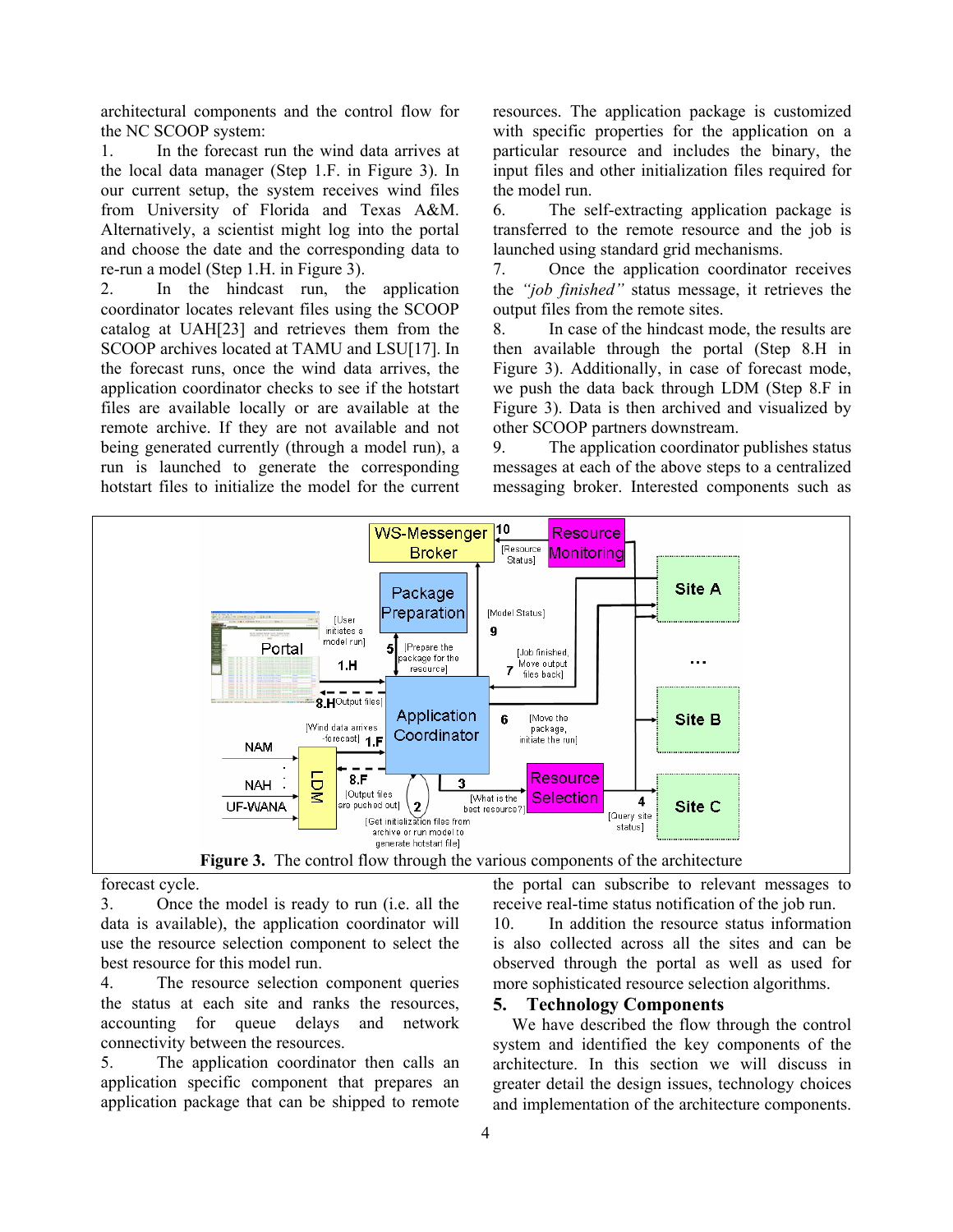As noted earlier, our architecture is based on existing open source grid middleware and web services tools such as Globus[2], Open Grid Computing Environment (OGCE)[4] and WS-Messenger[10]. We describe each of the components in detail below.

#### **5.1. Data Management**

The data transport system in SCOOP is based on Unidata's Local Data Manager (LDM). LDM allows us to select, capture, manage, and distribute arbitrary data products over a networked set of computers. LDM is designed for event-driven data distribution where a client may ingest data. In addition an LDM server can communicate with other LDM servers to either receive or send data. LDM is flexible and allows for site-specific configuration and processing actions on the data. The ADCIRC model receives its upstream wind and meteorological data through LDM and the model results are sent downstream to other SCOOP partners through LDM for archiving and visualization. LDM allows us to associate triggers with arriving data that can be used for launching automated model runs. In the long term we anticipate that there might be multiple ways that the data might arrive. In this case, the model runs may need to be triggered by a higher level component.

We also use GridFTP to manage data movement during model execution. In addition, we use the SCOOP catalog[23] to locate the data files that may have been generated previously. If available, the files are retrieved from the SCOOP archives[17]. The two types of files retrieved from the archive are the hotstart files to initialize the model run and the netCDF wind files. The wind files arrive through LDM for the forecast runs but may need to be retrieved from the archive for the hindcast runs. In addition, this gives us the ability to use the wind files from the archive to reduce data movement costs during forecast model execution.

#### **5.2. Grid Middleware**

In the last few years, there has been increased deployment of Grid technologies on commodity clusters. These clusters are used to run scientific applications and are shared across different organizations forming large interdisciplinary virtual communities. For our system we assume a minimal software stack composed of existing grid technologies and protocols to manage jobs and files, namely, Grid Resource Allocation and Management (GRAM)[2] and GridFTP[6] based in the Globus

toolkit. Additionally, the Globus Monitoring Discovery System (MDS)[28] and Network Weather Service (NWS)[27] configured at a site is used to make a more informed resource selection. During the resource selection process, each of sites is queried for the queue status and the bandwidth to each site. The resource selection process is described in greater detail in §5.5. Once a resource is selected, a credential to be used at this site is obtained from a MyProxy[3] server. MyProxy server is a credential management service that stores Globus X.509 certificates. MyProxy allows users to store their certificates and private keys in the repository making it accessible from different distributed resources. MyProxy issues a short lifetime certificate to the system that can then be used to authenticate to the remote system.

#### **5.3. Application Coordinator**

The Application Coordinator acts as a central component for each of the model runs whether initiated by the user through the portal or triggered by the arrival of data through LDM. It uses the resource selection component to select a grid site. After the user proxy is obtained, the Application Coordinator is able to perform Grid operations on behalf of the user (in case of the hindcast) or a preconfigured user (for the forecast). The application manager invokes a specified script to generate a self-extracting package of the application for the particular remote site. This self extracting package is transferred to the remote site using GridFTP. Once the file is transferred, the job is submitted to the Globus gatekeeper using the GRAM protocol. The GRAM protocol also allows users to poll for the status of the jobs or associate listeners that get invoked when the job status changes. Additionally, when the job completes, we use GridFTP to retrieve the compressed set of output files.

The Application Coordinator has been designed to take configuration parameters about the application, its requirements and environment. This module supports running ADCIRC with different grids for different geographical regions and configurations. More recently, the module is being customized to be used with different meteorological models.

# **5.4. Application Preparation**

In this work, we assume that the need for urgent computing may necessitate situations that result in ad-hoc quick social arrangements to make resources available during a major storm or weather event.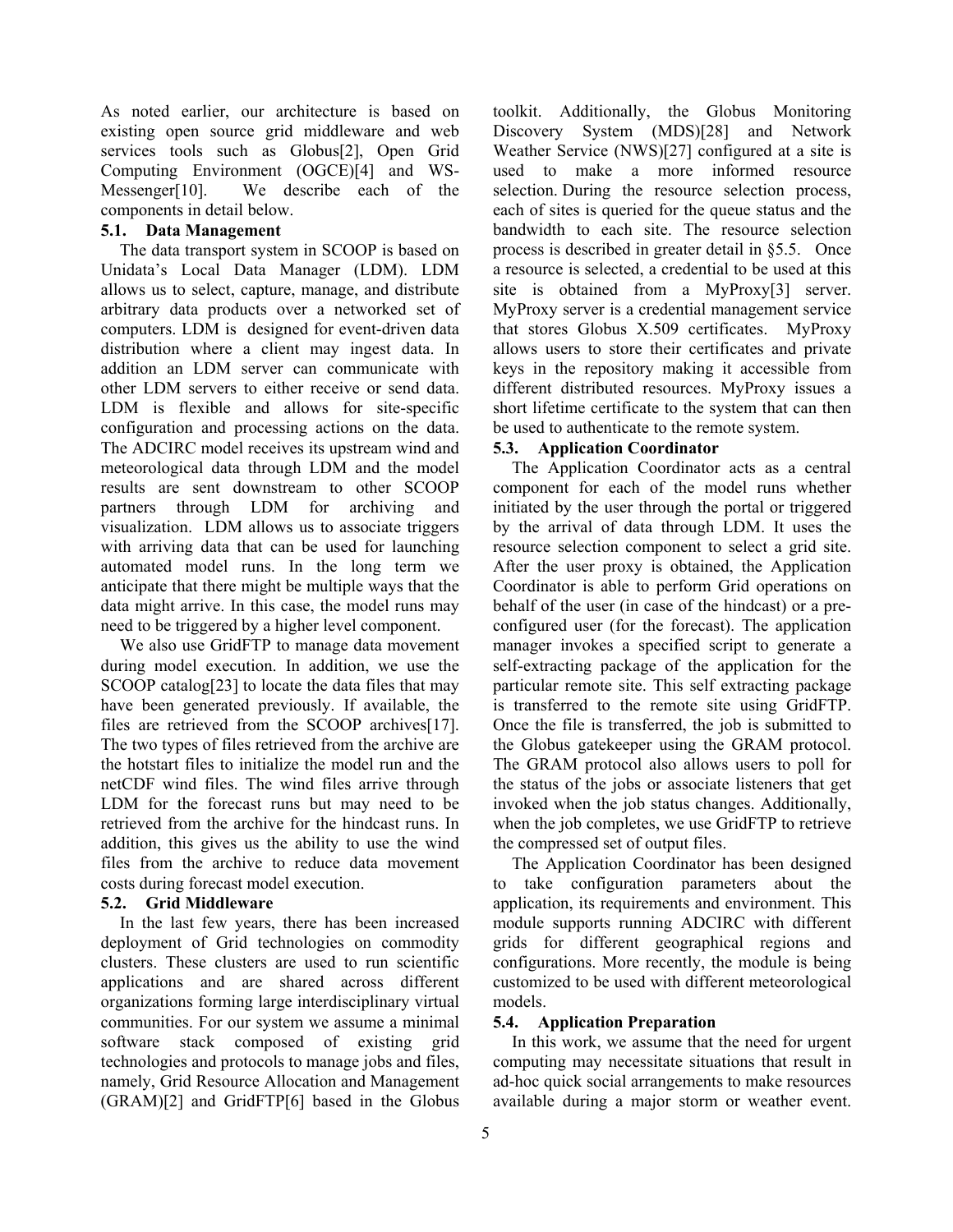This has implications on how and what we can expect a site to have installed and/or preconfigured. It is possible that the binaries may not

|                                            | <b>Resource Name</b>      |             |                                     | <b>CPUs Available Network Bandwidth</b> |                    |
|--------------------------------------------|---------------------------|-------------|-------------------------------------|-----------------------------------------|--------------------|
|                                            | dante0.renci.org          |             | 9.0                                 | 0.0                                     |                    |
|                                            | dante2.renci.org          |             | 0.0                                 | 0.0                                     |                    |
|                                            | gauss.math.tamu.edu 134.0 |             |                                     | 4.054742                                |                    |
|                                            | ube flu.zios.unset-in     |             | 22.0                                | 7.80886                                 |                    |
|                                            |                           |             |                                     |                                         |                    |
| <b>Status Portlet</b><br><b>Wind Field</b> | scoops.itsc.uah.edu       |             | 0.0<br><b>Today's Run Status</b>    | 8.21279                                 |                    |
|                                            |                           |             | <b>Grid Field Ensemble Resource</b> |                                         |                    |
| WANAFe01-UFL ec95                          |                           | 01          |                                     | ci-team.acis.ufl.edu/jobmanager-pbs     |                    |
| WANAFe03-UFL ec95                          |                           | 03          |                                     | gauss.math.tamu.edu/jobmanager-pbs      | ۵                  |
| WANAFe05-UFL ec95                          |                           | 05          | Unknown                             |                                         | ٠                  |
| WANAFe04-UFL ec95                          |                           | $\bigcap$ 4 |                                     | gauss.math.tamu.edu/jobmanager-pbs      | <b>Status</b><br>۵ |

**Figure 4**. Job status and resource status from the portal

ADCIRC might vary slightly on different resources.

! Finally, create the compressed file

|                                     |                          |            | Address (a) helps (here also uncusto the lining portal statues)s panel FISHbach (222) |                                               |                         |                      | . Clean + 0 10 15 Detroited 7 One + Course - County Publisher 2 |                                                                       |                                                                                  | <b>Ca Scoop My Workspace: Forecast Status - Microso</b> |                                                   | $+224$ $+1342$             |
|-------------------------------------|--------------------------|------------|---------------------------------------------------------------------------------------|-----------------------------------------------|-------------------------|----------------------|-----------------------------------------------------------------|-----------------------------------------------------------------------|----------------------------------------------------------------------------------|---------------------------------------------------------|---------------------------------------------------|----------------------------|
|                                     |                          |            |                                                                                       |                                               |                         |                      |                                                                 |                                                                       |                                                                                  | Fig. 2.00 their Faceton Tuck                            |                                                   |                            |
|                                     |                          |            |                                                                                       |                                               |                         |                      |                                                                 |                                                                       |                                                                                  | Catak v                                                 | ×                                                 |                            |
|                                     | renci                    |            |                                                                                       |                                               |                         | <b>No Workington</b> |                                                                 |                                                                       |                                                                                  | Address (a) type (lower prop unt adult=Clerical *)      |                                                   |                            |
| <b>Status Ports</b>                 |                          |            |                                                                                       |                                               |                         |                      |                                                                 | Eater range of datas for alessing the model results.                  |                                                                                  | Catogle +1                                              |                                                   | $+$ $\sqrt{2}$ leads $+$ F |
|                                     |                          |            |                                                                                       |                                               |                         |                      |                                                                 | lited Year, fited Month, filted Date, Rod Year, Brid Month, Brid Date |                                                                                  |                                                         |                                                   |                            |
|                                     |                          |            |                                                                                       |                                               | $2006 + 144$            | ◾                    | $11 -$                                                          | 2006 will like                                                        | $18 -$<br>$\blacksquare$                                                         |                                                         | renci                                             |                            |
|                                     |                          |            |                                                                                       |                                               |                         |                      | <b>Exkent</b>                                                   |                                                                       |                                                                                  |                                                         | <b>Schop Mates Punt</b><br>Results:               |                            |
|                                     |                          |            |                                                                                       |                                               |                         |                      |                                                                 |                                                                       | Score Addres Run Status; Click red or areas status indicators to access results. | <b>Hemilership</b><br><b>Schools</b>                    | $+$ head                                          |                            |
| <b>Data Arrival</b>                 | <b>Forecast</b><br>Date  |            | Cycle Wind Field                                                                      | <b><i><u><i>Shares</i></u></i></b><br>hismber | <b>Carlott</b><br>Field |                      | Entendile Start Date                                            | <b>Fisich Date</b>                                                    | Researce                                                                         | Rossorces                                               | $-$ <i>lates</i><br>$+$ $+$ $+$<br>$-50163$ route |                            |
| West Jul 12<br>10:53:44 607<br>2006 | 20050724                 |            | HANNAHI.<br>i.m.                                                                      |                                               | ect6                    | <b>IDS</b>           | wed lul 13<br>18.50 44 EDT<br>2006                              | 34 progress                                                           | LNAVIGNA                                                                         | <b>Service</b><br><b>Tife Thansfer</b>                  | $+ 1.754$<br>$+$ fut several<br>$-$ matrices      |                            |
| Wed 34 12<br>19:51:53 8DT<br>2006   | 20050724                 | $\sim$     | margial ed Lo<br>w                                                                    | ×                                             | ecid                    | <b>HOLE</b>          | Wed 3d 12<br>18.51.59 EDT<br>2006                               | Weed 3.4 12<br>19:07:23 601<br>2004.                                  | <b>Business reason</b>                                                           | <b>Presid Photogen</b><br><b>Bus Add Set</b>            | · he importer<br><b>Data</b>                      |                            |
| NA                                  | 20050724                 | <b>OD</b>  | HANNAFWOO-<br>Lat.                                                                    |                                               | ecid.                   | ko                   | Thu lid 11<br>L2: 13:57 EDT<br>Interior                         | N.A.                                                                  | Linkscopt                                                                        | View Results<br>Farmcast Vitalu                         |                                                   |                            |
| N.A.                                | US050T24                 | <b>DO</b>  | housepoint witch<br>i.e.                                                              |                                               | actri                   | <b>kg</b>            | Thu 3d 13<br>12:14:38.837<br>DODG                               | N.A.                                                                  | Linkfieland                                                                      | Lageat                                                  |                                                   |                            |
| Thu 3ul 13<br>12:11:30 EDT<br>1006  | 20090724                 | <b>IDD</b> | introduct).<br>US.                                                                    |                                               | work.                   | ios                  | Thu 3.4 1.3<br>12: 11:46 EDT<br>2006                            | Thu 34 13<br>12:27:17.607<br>2006                                     | in bran and ut                                                                   | $\bullet$<br>$E$ ) boos                                 |                                                   |                            |
| N.A.                                | 20090724                 | <b>You</b> | HARVATHEZ-<br>i.m.                                                                    |                                               | ecifi                   | <b>ISS</b>           | Thu Jul 13<br>12:39:47 EDT<br>2006                              | N.A.                                                                  | <b>T.Mikmolent</b>                                                               |                                                         | Unknown (gard)                                    |                            |
| Thu 3.4 1.3<br>12144/81-007<br>2006 | 20050724                 | <b>DO</b>  | HANNA WITZ-<br>UE.                                                                    | <b>The</b>                                    | $-0.05$                 | <b>Incl.</b>         | Thu 3x 13<br>12:44.58.027<br><b>Sidde</b>                       | Thu 3.4 1.5<br>12:52:57.607<br><b>SOM</b>                             |                                                                                  | dantell/ensionalcomanager-abs                           |                                                   |                            |
| h.a.                                | 20050827                 | 100        | Instalated actors<br>US.                                                              | u                                             | a-on                    | $-10$                | The 3d 12<br>13 10:33 807<br>2006                               | In Progress                                                           | Univouri                                                                         |                                                         | Linkngwer                                         |                            |
| N.A.                                | 20050627                 | ×          | Hiddeld's SS-<br>UR.                                                                  | 'n                                            | arch.                   | <b>Issue</b>         | Fri 3.4 14<br>21:05:09 807<br>2006                              | Fo 3.4 14<br>21:43:18.807<br>2006                                     |                                                                                  | in team any ut educationaryger gits 16                  |                                                   |                            |
|                                     | <b>International Pro</b> | <b>CE</b>  | HANNA VSS-<br>LEL.                                                                    | zz                                            | act/5                   | 33                   | Pt: 3.2 14<br>21:43:26.007<br>2006                              | Pri 3.2 14<br>22/04/28 807<br>2006                                    | <b>Announce Medical Printing</b>                                                 |                                                         |                                                   |                            |
| N.A.                                |                          |            |                                                                                       |                                               |                         |                      | Fr: 3.6 14                                                      | <b>West Suit Lie</b>                                                  |                                                                                  |                                                         |                                                   |                            |

**Figure 5.** Job History and result files from the portal



**Figure 6.** Hindcast mode from the portal

be installed on the target resource. Once a resource for a particular ensemble member is selected, we need to create the application package that will be needed for the particular resource. We create a selfextracting archive file using an open source product called *makeself*. The self-extracting archive file contains everything that is needed for a model run and is the only file that is transferred to the selected grid resource. While in this particular work, the module contains the binary as well, it is possible to use this for applications which might be preinstalled at sites. The specific steps that are involved in creating this bundle include:

**EXECUTE:** Running a program that converts the netCDF version of the input wind file to a version compatible with the ADCIRC model.

Select the correct set of ADCIRC executables for the given resource architecture and model run.

Identifying specific arguments that are required at the remote end when the bundle is extracted, e.g. the actual MPI command for

containing the binary and all the input data.

As described previously in §2, these model runs are usually hotstarted with previous day's model results. The Application Preparation module checks a "*correspondence"* description file to identify the type of hotstart file required for a particular wind type and grid. It checks to see if this file has been generated previously and is available either locally or remotely in the archives. If the file does not already exist, it checks to see if another process is running right now that might generate it. If the file is being generated by another process it waits for the process to complete, otherwise a process is launched to generate the hotstart file.

#### **5.5. Resource Selection**

The Grid sites vary greatly in performance and availability. Even with pre-established arrangements for exclusive access, resources and/or services maybe down or unavailable. Hence, given the criticality of the model run completion, we choose to use a dynamic resource selection algorithm to select an appropriate site for the job submission.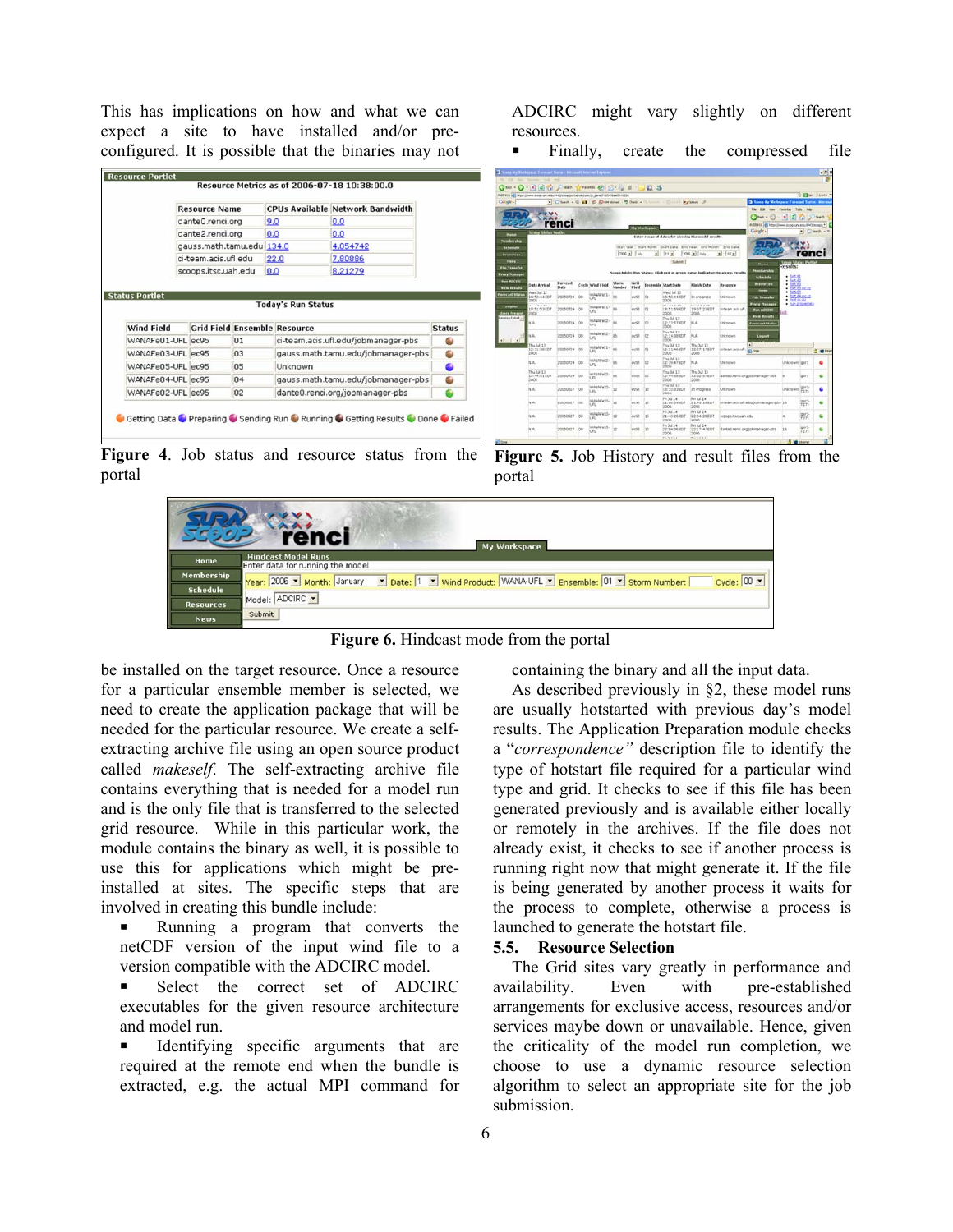During the resource selection process, each of the sites is queried for the queue status and the bandwidth. Globus MDS[28] is an information service that aggregates information about resources and services that are available at a site. Network Weather Service (NWS)[27] is a sensor based distributed system that periodically monitors and dynamically forecasts performance measurements such as CPU and bandwidth.

We have developed a simple plug-in based resource-ranking library. While currently we use only real-time information, the library is flexible in allowing us to collect historical information to make better and more accurate predictions. The question we try to answer in our resource selection is "Where should I run this job right now?" The library is built on top of Java CoG Kit[24] and uses the standard libraries for querying resources. The framework is completely extensible and can easily accommodate more sophisticated algorithms in the future.

The resource selection first searches a list of remote resources to confirm availability in terms of appropriate authentication and authorization access to the resource, ascertain running of the basic Globus services such as GridFTP and GRAM. All remote resources meeting the above requirements are then ranked according to the real-time information including queue status and bandwidth. This allows us to balance the implications of data movement costs with computational running time. Based on queue and the bandwidth a total time estimate on each resource is calculated to rank the resources. The algorithm takes approximate running times for the model and the data sizes as input to perform this calculation.

# **5.6. Portal**

In addition to timely execution of the model, it is important to be able to share the data with the community at large while shielding the consumers of the information from the complexity of the underlying system. We use an Open Grid Computing Environment (OGCE) based portal interface to make available the status of the runs and output files from the daily forecast runs. Figure 4 shows the status of the model runs and Figure 5 shows the results available from the portal. A color marker shows the current state of the run (i.e. "data arrived", "running", *etc*.). In addition end users can use the portal to launch hindcast model execution (Figure 6) in a grid computing environment using the files from the SCOOP archives.

# **5.7. Fault Tolerance and Recovery**

We apply a number of techniques to diagnose and repair errors that might occur during run-time, using a two-phase approach in the ADCIRC Application Manager. The first phase uses retries in the event of a failure or a timeout, and the step is retried a specified number of times. If the retries do not resolve the failure, a "persistent" error has occurred. The execution of the application coordinator has distinct phases (move files, run job, *etc*.). Persistent errors may occur in one of these labeled phases. A persistent error causes the decoder to retry beginning at an appropriate earlier phase. In addition, certain kinds of persistent errors, such as a failure to successfully transfer a file to a selected resource, cause that resource to be omitted from consideration during the resource selection phase of the retry. This error handling allows the complete execution of model runs under many different adverse circumstances, taking advantage of the inherent redundancy in a grid enabled environment. The application manager can easily detect errors and take appropriate rectification action. But sometimes errors might occur at the model level producing garbled data or a process might run longer than expected and not produce the output. In future implementations, we anticipate we will need additional error checking to detect these scenarios to decrease the probabilities of failures.

# **5.8. Monitoring and Notification**

A central component of our design is proactive monitoring of the status of the application and data. This monitoring system is based on standard tools and techniques such as Network Weather Service<sup>[27]</sup> and instrumentation points at various points of the data flow. The key to managing a distributed adaptation framework is a standard messaging interface. Our messaging interface is based on the workflow tracking tools and eventing system (WS-Messenger)[10] being built as part of another NSF ITR project - LEAD (Linked Environments for Atmospheric Discovery)[26]. Every component in our system publishes status information such as "input data arrived", "task started", "task finished", *etc*. This status information is available through the portal interface (Figure 5). In addition, the resource monitoring portlet reads a web service we created that serves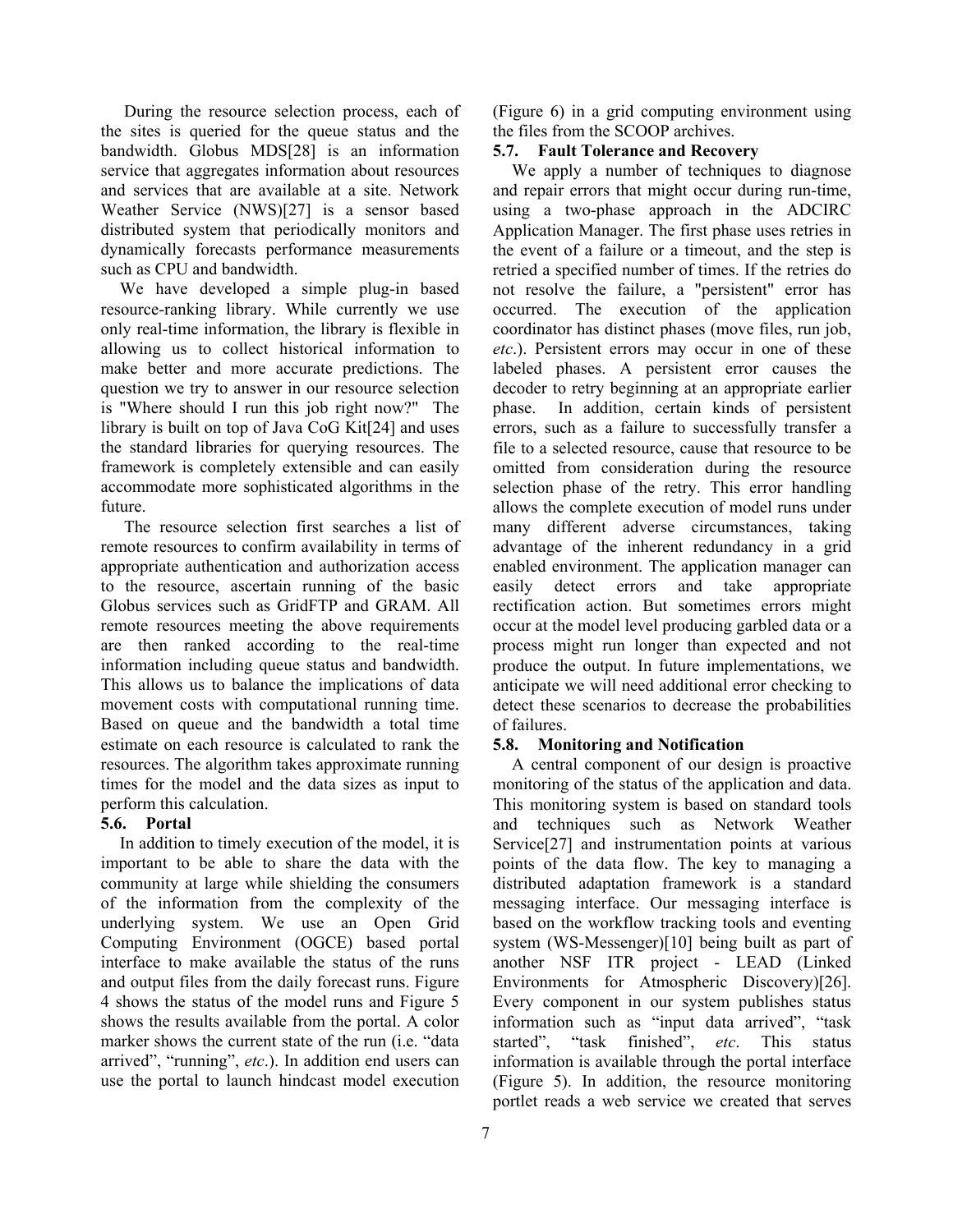CPU availability and network bandwidth data. The data itself is currently collected using MDS, NWS and the LEAD eventing system and then stored in a MySQL database.

#### **6. Deployment Experiences**

Various components of the framework have been tested and deployed in the context of hurricane storm surge over the past two years. In this section we briefly describe our evaluation and experiences.

#### **6.1. Resource Pool Management**

The following SCOOP partner and SURAGrid sites have been tested and added to the resource pool for ADCIRC - local resources at Renaissance Computing Institute (RENCI), Texas A&M University (TAMU), University of Florida(UFL), University of Alabama at Huntsville(UAH), and University of Louisiana Lafayette (ULL). Each of the sites run basic Globus grid services such as the Gatekeeper for job submission, GridFTP for file transfer, and an information service and Network Weather Service. Our current infrastructure is based on the pre-web service protocol stack available in Globus versions 2.x through 4.x. It is important that the basic Globus services are configured correctly at all sites that might be used for the model runs. We have a test suite that is used to test all sites to verify the basic services are running and configured correctly. The test suite verifies the access rights, firewall, configuration of Globus services and the batch scheduler that might configured at the site. The sites are tested periodically to verify correct operation. The test suite helps detect, diagnose errors more proactively. To easily add resources to the pool, we use configuration properties. This allows us to add other resources to the pool, without any programmatic changes. The properties include the addresses for the Globus services, firewall port information and security credentials that can be used for a resource.

#### **6.2. Application Coordinator**

The application coordinator is configured using a property file allowing easy addition of model configuration parameters *etc*. An application can use the framework by supplying application specific properties and scripts for creating the packaging, *etc*. As mentioned the framework is being applied to the North Carolina Forecasting System to run ADCIRC with different grids and other meteorological models. Our early experiences showed the need for higher resilience and fault

tolerance that was needed in the Application Coordinator to recover from various errors that might occur during execution. This was then built into the more recent version of the Coordinator. We are currently planning on wrapping these capabilities as web services allowing for more wide spread use in the Grid framework and workflow tools. Our resource selection algorithm is simplistic, but more generally the framework we have developed allows us to easily integrate other more sophisticated algorithms that are being researched in the Grid community.

### **7. Related Work**

Grid computing has been increasingly used to run scientific applications from different domains including earthquake engineering, bioinformatics, astronomy, meteorology, *etc*. Our framework specifically addresses the problems of the need of increased reliability and fault tolerance and recovery that is needed in the context of time sensitive application such as storm surge prediction. Grid scheduling and adaptation techniques have been based on evaluating system and application performance are used to make scheduling and/or rescheduling decisions. Heuristic techniques are often used to qualitative select and map tasks to available resource pools[25]. Our resource selection algorithm is fairly simplistic and only considers queue status and bandwidth measurements to make a decision. While this is simplistic, it works effectively in our current resource environment. The API has been designed to be flexible to allow easy addition of other more sophisticated algorithms in the future.

#### **8. Conclusions and Future Work**

This framework provides a solid foundation on which to build a highly reliable Grid environment for applications that might be time sensitive and/or critical.

An enhancement to the computational system currently being developed is the selection of the ADCIRC model grid based on the predicted storm landfall location. We envision a suite of ADCIRC domains with the same basic open-ocean detail, but with different grids resolving different parts of the coastal region and supporting flooding and surge inundation.

Grid and portal standards have been a moving target for a few years now. Our software stack for this work was guided by state of the art at the time of the project inception. More recently technology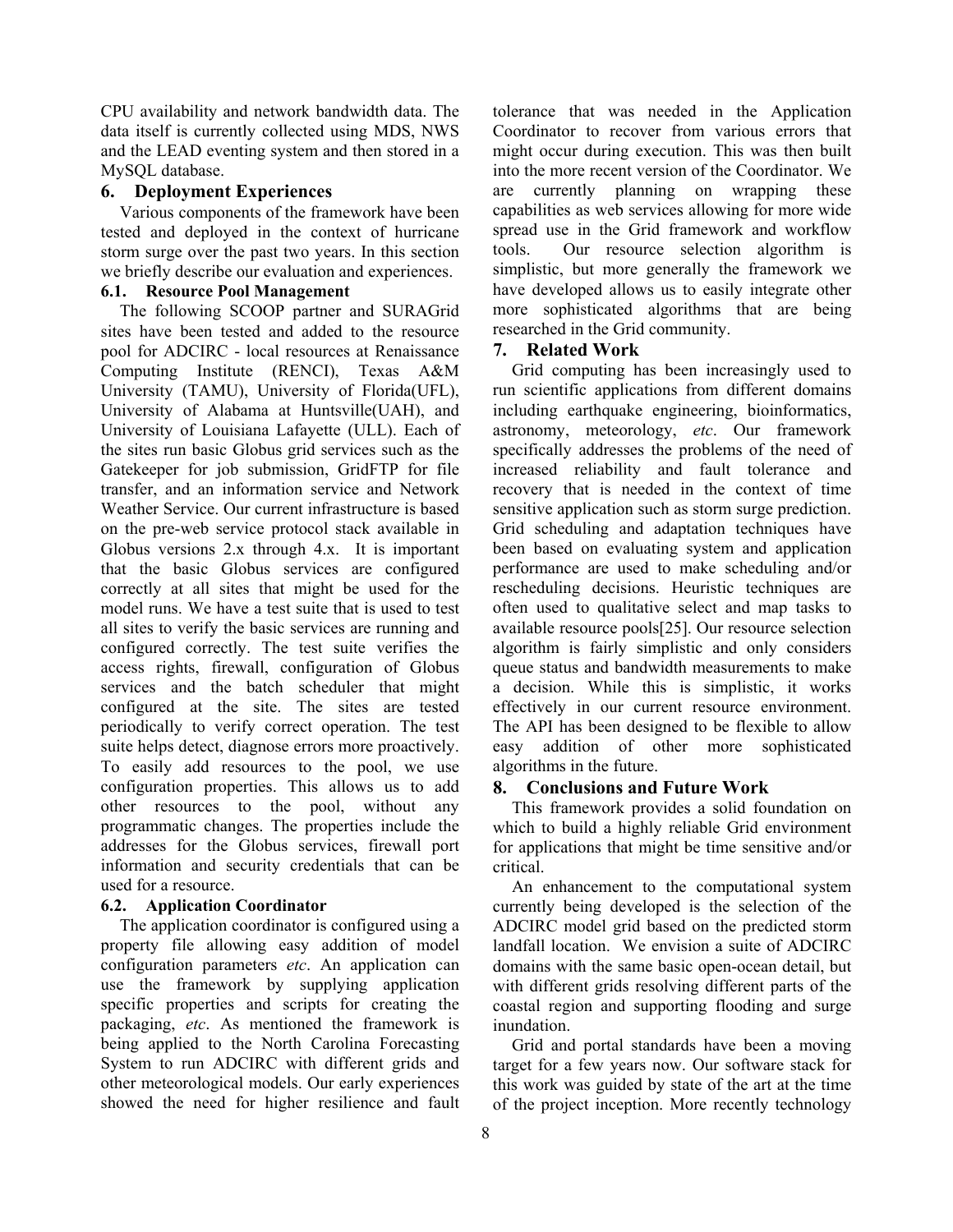implementations of the standard (i.e. JSR 168) and grid standards (WSRF) have stabilized and we will transition to support Globus 4.0 web services and OGCE-2 for our portlets.

Our experiences with building and deploying the framework emphasize the need for increased fault tolerance and recovery techniques to be implemented in real Grid environments. We are investigating standardized web services interfaces that will allow applications to be easily run in a Grid environment with capabilities such as resource selection and fault tolerance. In addition, userfriendly modules that allow scientists to specify the properties needed by the Application Coordinator are being investigated. Data collected from the operation of the framework during the hurricane season will drive further evolution of the framework.

#### **9. Acknowledgements**

This study was carried out as a component of the "SURA Coastal Ocean Observing and Prediction (SCOOP) Program", an initiative of the Southeastern Universities Research Association (SURA). Funding support for SCOOP has been provided by the Office of Naval Research, Award N00014-04-1-0721 and by the National Oceanic and Atmospheric Administration's NOAA Ocean Service, Award NA04NOS4730254. We would also like to thank the various SCOOP partners for discussion on the use cases - Philip Bogden (SURA and GoMOOS); Will Perrie, Bash Toulany (BIO); Charlton Purvis, Eric Bridger (GoMOOS); Greg Stone, Gabrielle Allen, Jon MacLaren, Bret Estrada, Chirag Dekate (LSU, Center for Computation and Technology); Gerald Creager, Larry Flournoy, Wei Zhao, Donna Cote and Matt Howard (TAMU); Sara Graves, Helen Conover, Ken Keiser, Matt Smith, and Marilyn Drewry (UAH); Peter Sheng, Justin Davis, Renato Figueiredo, and Vladimir Paramygin (UFL); Harry Wang, Jian Shen and David Forrest (VIMS); Hans Graber, Neil Williams and Geoff Samuels (UMiami); and Mary Fran Yafchak, Don Riley, Don Wright and Joanne Bintz (SURA). We would like to thank various SCOOP and SURAGrid partners for making resources available and special thanks to Steven Johnson (TAMU), Renato J. Figueiredo (UFL), Michael McEniry (UAH), Ian Chang-Yen (ULL), and Brad Viviano (RENCI), for providing valuable system administrator support.

# **10. References**

1. I. Foster, C. Kesselman and S. Tuecke, "The Anatomy of the Grid: Enabling Scalable Virtual Organizations," *International Journal of Supercomputer Applications*, 15(3), 2001.

2. I. Foster and C. Kesselman, "Globus: A Metacomputing Infrastructure Toolkit," *International Journal of Supercomputer Applications*, 11(2):115-128, 1997.

3. J. Novotny, S. Tuecke and V. Welch, "An Online Credential Repository for the Grid: MyProxy," *Proceedings of the Tenth International Symposium on High Performance Distributed Computing* (HPDC-10), August 2001.

4. Open Grid Computing Environment (http://www.collab-ogce.org/nmi/index.jsp)

5. M. Russell, G. Allen, I. Foster, E. Seidel, J. Novotny, J. Shalf, G. von Laszewski and G. Daues, "The Astrophysics Simulation Collaboratory: A Science Portal Enabling Community Software Development," *Proceedings of the Tenth International Symposium on High Performance Distributed Computing* (HPDC-10), pp. 207-215, 2001.

6. W. Allcock, J. Bester, J. Bresnahan, A. L. Chervenak, I. Foster, C. Kesselman, S. Meder, V. Nefedova, D. Quesnal and S. Tuecke, "Data Management and Transfer in High Performance Computational Grid Environments," *Parallel Computing*, 28 (5), pp. 749-771, May 2002

7. I. Foster, C. Kesselman, G. Tsudik and S. Tuecke, "A Security Architecture for Computational Grids," *Fifth ACM Conference on Computer and Communications Security*, pp. 83-92, 1998.

8. L. Pearlman, C. Kesselman, S. Gullapalli, B.F. Spencer Jr., J. Futrelle, K. Ricker, I. Foster, P. Hubbard and C. Severance, "Distributed Hybrid Earthquake Engineering Experiments: Experiences with a Ground Shaking Grid Application," *NEESGrid Technical Report*-2004-42, 2004.

9. Climate of 2005: Atlantic Hurricane Season.

http://www.ncdc.noaa.gov/oa/climate/research/2005 /hurricanes05.html, 2006.

10. Y. Huang, A. Slominski, C. Herath, and D. Gannon, "WS-Messenger: A Web Services based Messaging System for Service-Oriented Grid Computing ," *6th IEEE International Symposium on Cluster Computing and the Grid* (CCGrid06).